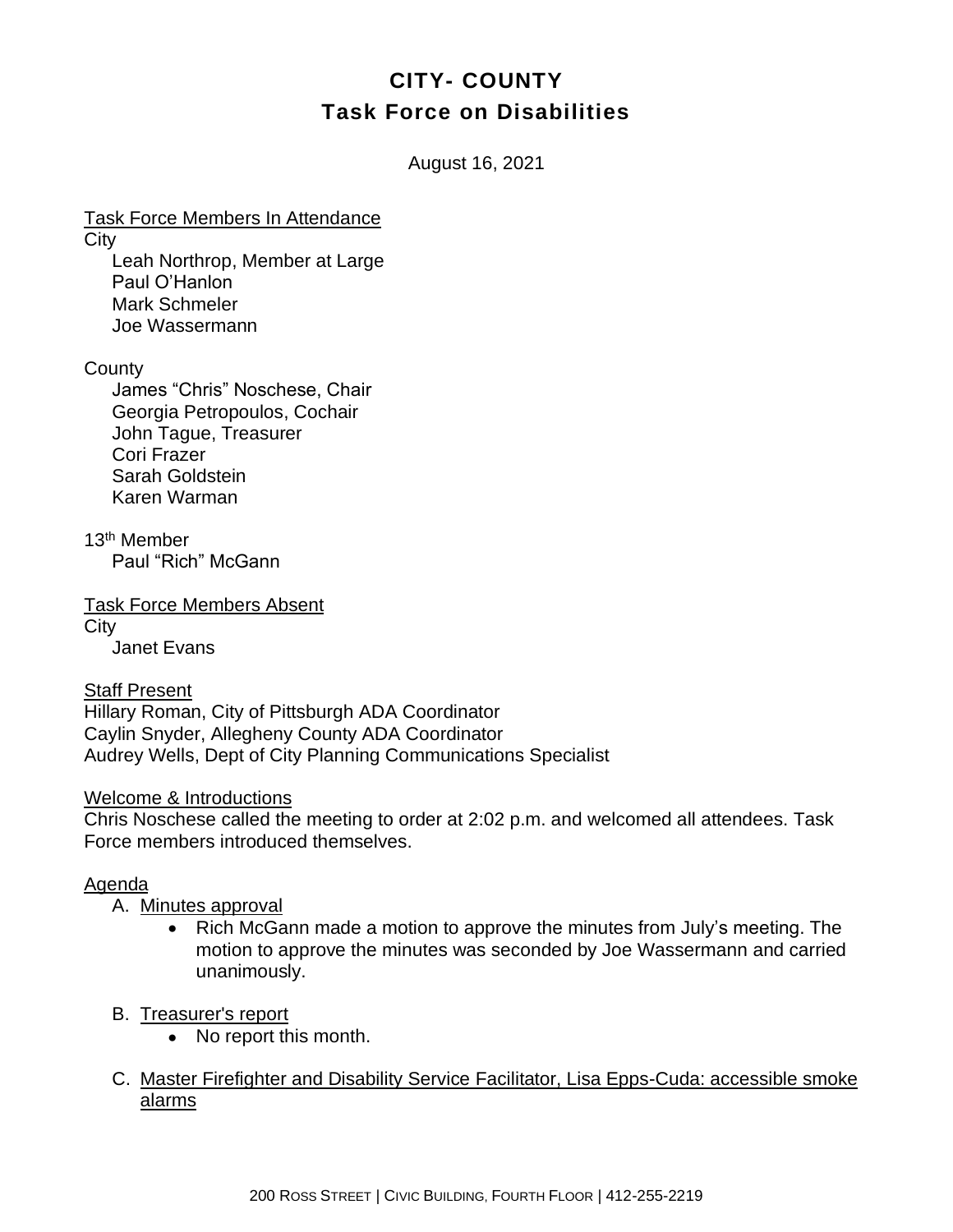- Lisa Epps-Cuda introduced herself to the Task Force. She informed the group about the accessible smoke alarm program, funded by a grant the City Fire Dept. received from FEMA.
- Lisa talked about the four devices included and demonstrated how they work. Devices include the smoke detector, a flashing alarm, a pocket pager that vibrates, and a vibrating alarm that goes under a pillow or mattress.
- These devices, worth about \$750, are free of charge for those who with hearing loss living in the city.
- Interested residents must attend a brief training on the use of devices. Residents sign up at the Center for Hearing and Deaf Services (HDS) website: [smorris@hdscenter.org,](mailto:smorris@hdscenter.org) or call (412) 281-1375.
- Rich asked whether the batteries are rechargeable or need to be replaced. Lisa explained that the detectors are rechargeable and have back-up replaceable batteries.
- Cori asked about whether the trainings are online or in-person and the kinds of COVID precautions being taken. Lisa responded that the trainings take place at HDS,1945 Fifth Ave. Sessions will only be eight people per class and masks are mandatory.
- Chris asked about carbon monoxide detectors. Lisa explained that accessories, including carbon monoxide detectors, can be purchased. Anyone attending the training will also receive a list of accessories they may choose to purchase.
- A member of the public requested information be available at the Oakland Ramp Crawl. Hillary Roman agreed to coordinate with Lisa to make the information available at this event. Lisa added that information is also available on Facebook and other social media. John added that he would also help coordinate.
- Chris pointed out that residents may need more like four or five flashing lights for each room in a home. Lisa explained that the pillow shaker alerts someone resting in the bedroom and the pocket pager will alert someone anywhere in the home. More accessories can be purchased through HDS.
- Chris said that he wasn't sure how useful the pocket pagers would be since people who need them often have to carry quite a few similar devices on their person.
- Joe asked whether trainings will be continuing in October and November. Lisa confirmed that the program will be available for two years.
- A member of the public asked about virtual participation; Lisa responded that they are working on adding a virtual option.
- Rich asked about how current the technology is; Lisa responded that the devices are the newest available, they are "Silent Call Medallion Series."
- Karen Warman asked about availability outside the city. Lisa responded that the Red Cross has some of these devices, but this program was granted only for city residents.
- Chris commented that the City should work with the County to extend this program to those living in Allegheny County outside of the city. Lisa agreed that there is a wider need and said it took six years for the City to receive this grant. She would certainly share information with other municipalities who are interested in this program. Rich agreed that residents in other places should reach out to their entities to apply for similar grants.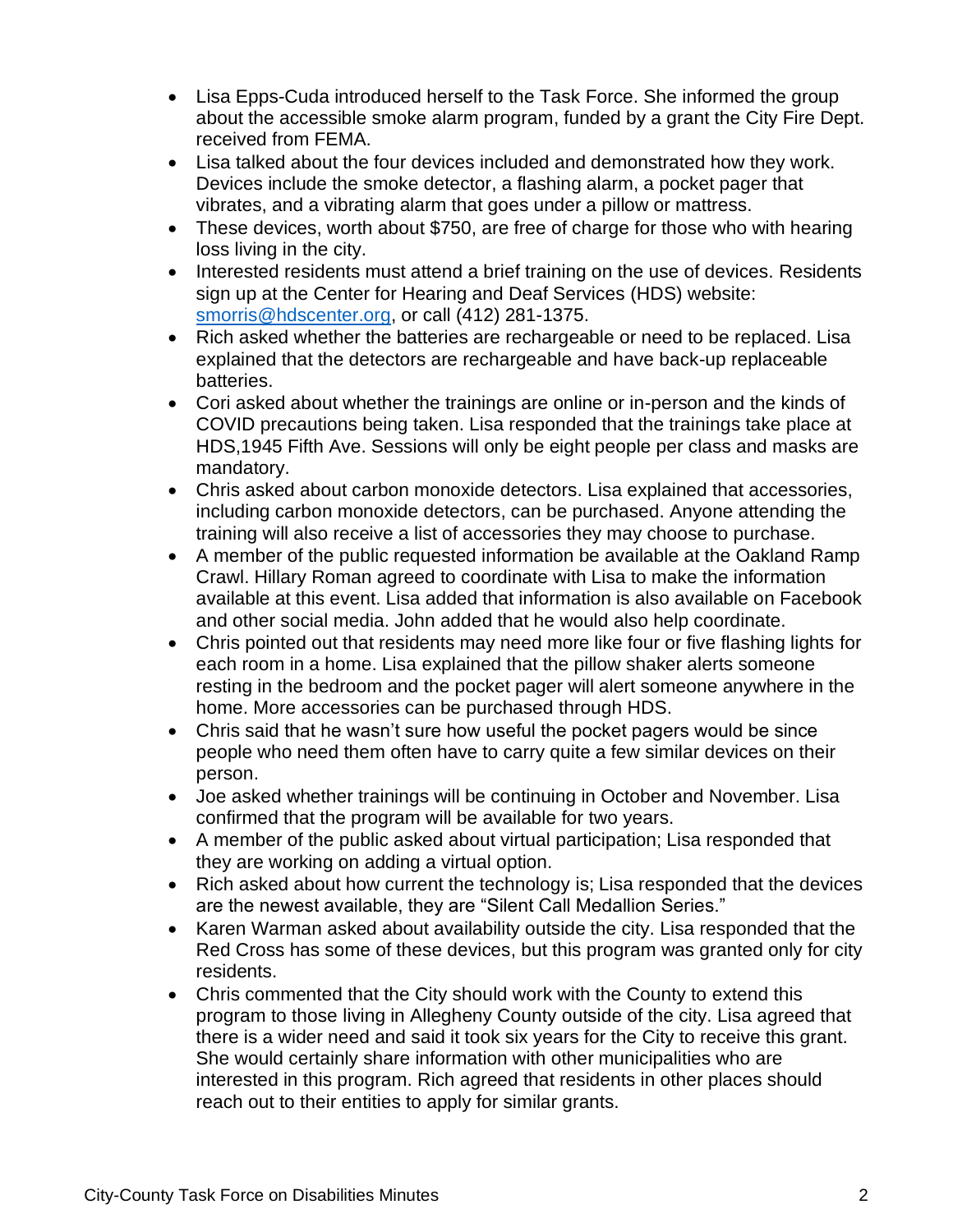- D. Fair Housing Partnership, Megan Confer-Hammond: reasonable accommodation requests within the Fair Housing Act
	- Hillary introduced Megan Confer-Hammond to the group, the Executive Director of the Fair Housing Partnership. She will be discussing two types of reasonable accommodations related to housing: emotional support animals and requests for accessible residential parking.
	- Megan presented background on the Fair Housing Partnership (FHP) and the laws that protect residents with disabilities. She gave examples of ways in which disabled individuals continue to be discriminated against despite these laws.
	- Megan reviewed the definition of reasonable accommodation under the Fair Housing Act (FHA) as a change to a rule, policy, or procedure for a disabled person to have equal use and enjoyment of a dwelling, including public and common areas.
	- Disability is broadly defined under the FHA and it covers many different types of housing transactions.
	- Reasonable accommodation requests may be written or verbal and do not have to identify the type of disability. The housing provider may request documentation that the accommodation is necessary.
	- It is illegal for landlords to charge extra fees for reasonable accommodations or for them to require the request to be submitted a specific way.
	- Requests may be legally denied for failing to meet the accommodation threshold, undue financial burden on the landlord, or fundamental alteration of services.
	- Emotional support animals are a type of reasonable accommodation under the FHA.
		- o Pet policy does not apply to emotional support animals (ESAs).
		- o A landlord cannot restrict ESAs by breed or weight.
		- o ESAs are to be regarded as an extension of the person and should follow all licensing and health and safety rules.
		- o College students must be permitted ESAs in dorms.
		- o The ADA currently only protects service animals in public places, not ESAs.
		- o In 2020, the Air Carrier Access Act removed protections for ESAs on airplanes. HUD, however, reiterated that ESAs are still protected in housing situations under the FHA.
		- o Third party verification can come from anyone who has reliable knowledge of a person's disability, including a medical professional, peer support group, or nonmedical service agency. Documentation over the internet alone is not a sufficiently reliable form of verification.
		- $\circ$  If the person's disability status is readily identifiable, no documentation is required.
		- o Verification does not have to include the disability, only the disabilityrelated symptoms and the nexus between the symptoms and request.
	- Municipalities that receive federal funds are obligated to provide residential accessible parking provision under the ADA, Title II and Section 504 of the Rehabilitation Act.
		- o Applicants must have disability parking credentials from the PA DMV.
		- $\circ$  A municipality may not limit the number of parking places in any designated area.